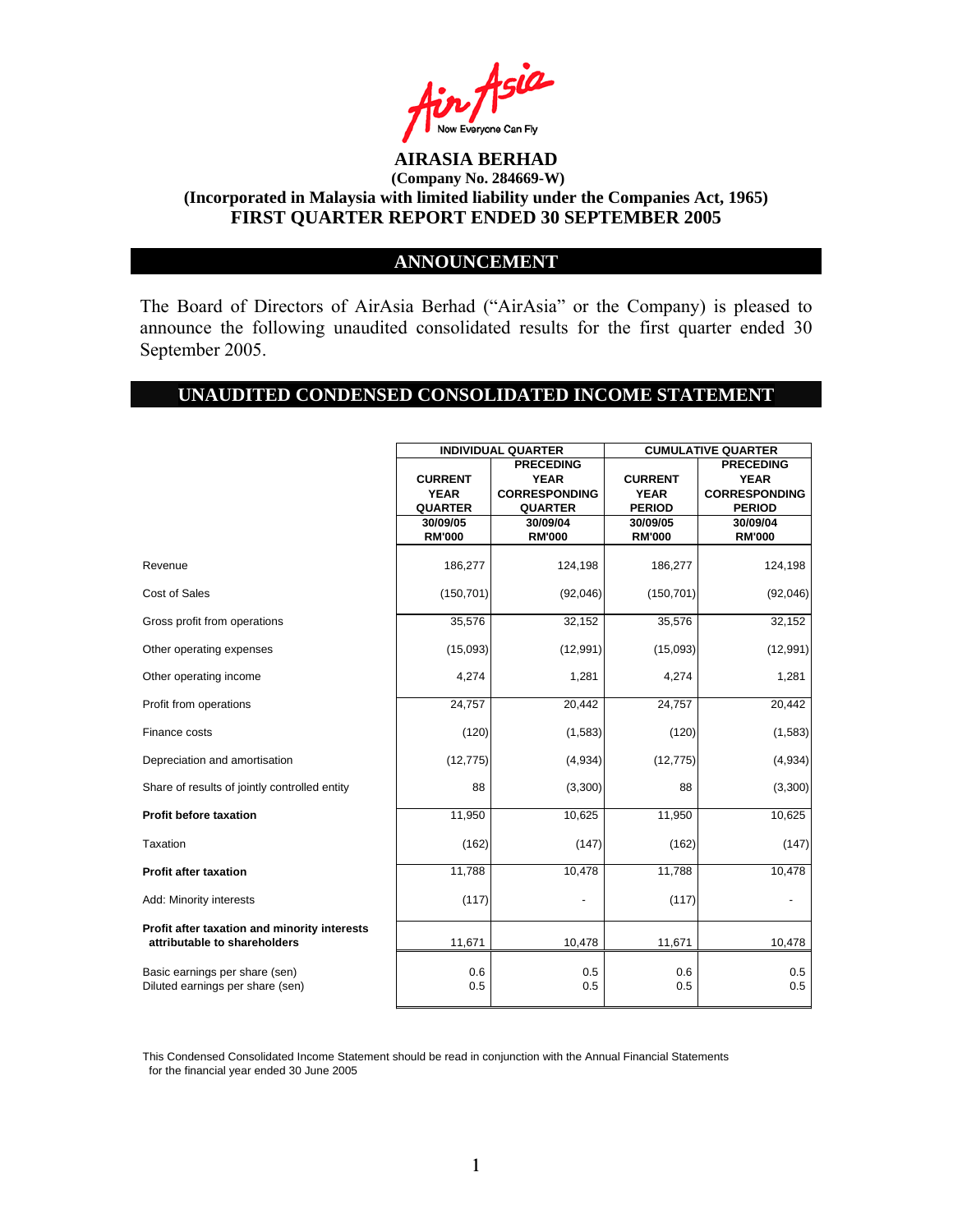Asia Now Everyone Can Fly<br>**AIRASIA BERHAD** 

## **CONDENSED CONSOLIDATED BALANCE SHEET AS AT 30 SEPTEMBER 2005**

|                                             | <b>UNAUDITED</b>    | <b>AUDITED</b>         |
|---------------------------------------------|---------------------|------------------------|
|                                             | <b>AS AT END OF</b> | <b>AS AT PRECEDING</b> |
|                                             | <b>CURRENT</b>      | <b>FINANCIAL</b>       |
|                                             | <b>QUARTER</b>      | <b>YEAR END</b>        |
|                                             | 30/09/05            | 30/06/05               |
|                                             | <b>RM'000</b>       | <b>RM'000</b>          |
| <b>NON CURRENT ASSETS</b>                   |                     |                        |
| Property, plant & equipment                 | 258,008             | 231,486                |
| Investment in a jointly controlled entity   | 6,807               | 6,719                  |
| Other investments                           | 87                  | 90                     |
| Goodwill                                    | 8,734               | 7,334                  |
| Deferred expenditure                        | 2,302               | 3,221                  |
|                                             | 275,938             | 248,850                |
| <b>CURRENT ASSETS</b>                       |                     |                        |
| Inventories (at cost)                       | 6,628               | 4,680                  |
| Other investments                           | 30,418              | 7,717                  |
| Trade and other receivables                 | 278,251             | 278,849                |
| Deposit on aircraft purchase                | 243,219             | 182,414                |
| Amount due from a jointly controlled entity | 23,619              | 30,511                 |
| Amounts due from associates                 | 58,914              | 40,634                 |
| Deposits, bank and cash balances            | 234,432             | 329,289                |
|                                             | 875,481             | 874,094                |
| <b>CURRENT LIABILITIES</b>                  |                     |                        |
| Trade and other payables                    | 171,708             | 155,010                |
| Amount due to an associate                  | 202                 | 202                    |
| Hire-purchase payables                      | 147                 | 167                    |
| <b>Current tax liabilities</b>              | 289                 | 798                    |
|                                             | 172,346             | 156,177                |
| <b>NET CURRENT ASSETS</b>                   | 703,135             | 717,917                |
|                                             |                     |                        |
| <b>NON CURRENT LIABILITIES</b>              |                     |                        |
| Deferred tax liabilities                    | 13,613              | 13,613                 |
| Hire-purchase payables                      | 233                 | 283                    |
|                                             | 13,846              | 13,896                 |
|                                             |                     |                        |
|                                             | 965,227             | 952,871                |
| <b>CAPITAL AND RESERVES</b>                 |                     |                        |
| Share capital                               | 233,556             | 233,503                |
| Share premium                               | 699,117             | 698,602                |
| <b>Retained Earnings</b>                    | 32,422              | 20,751                 |
| Shareholders' funds                         | 965,095             | 952,856                |
| Minority interests                          | 132                 | 15                     |
|                                             | 965,227             | 952,871                |
|                                             |                     |                        |
| *NET TANGIBLE ASSETS PER SHARE (RM)         | 0.41                | 0.41                   |

This Condensed Consolidated Balance Sheet should be read in conjunction with the Annual Financial Statements for the financial year ended 30 June 2005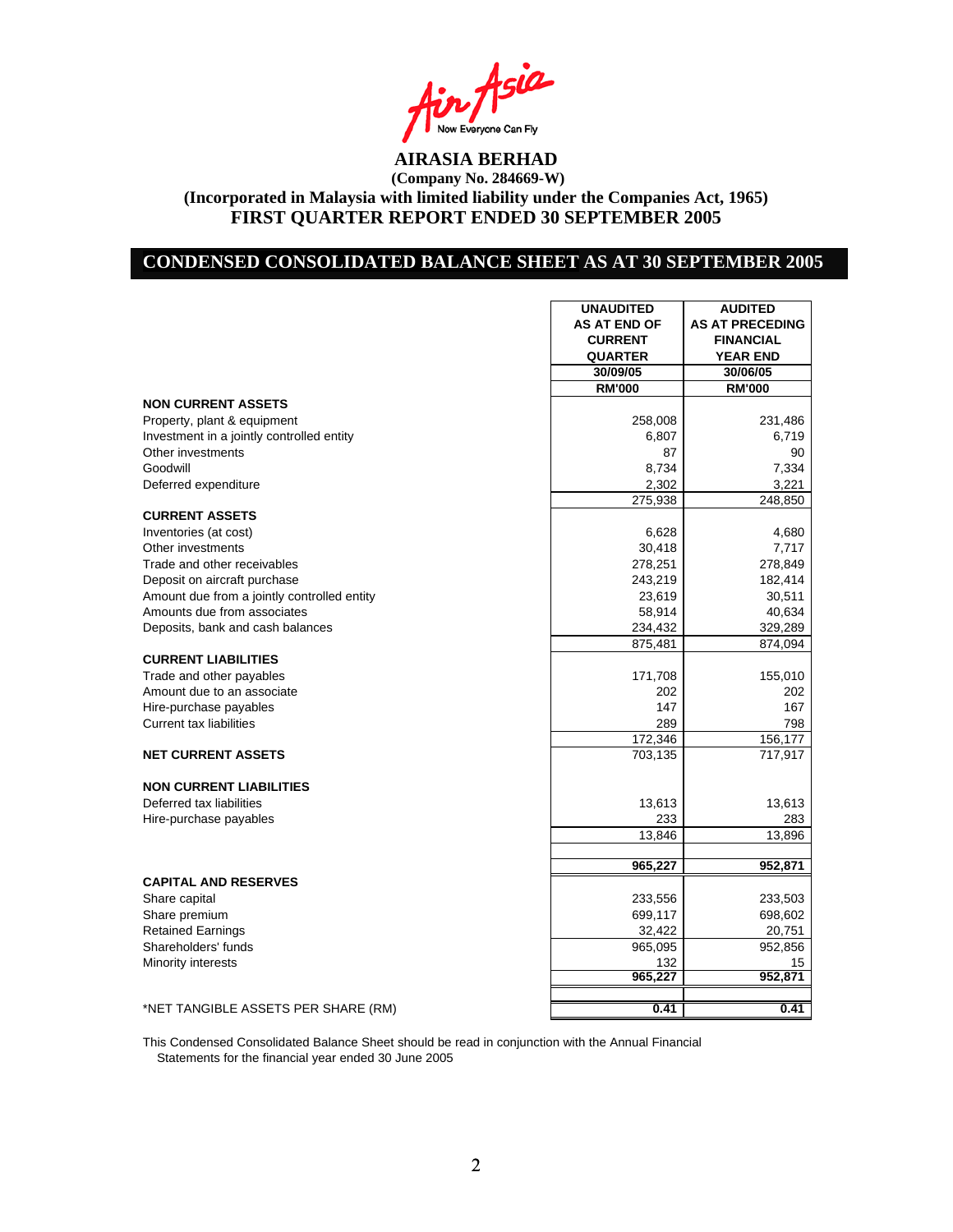n Asia Now Everyone Can Fly<br>**AIRASIA BERHAD** 

## **UNAUDITED CONDENSED CONSOLIDATED CASH FLOW STATEMENTS**

|                                                                      | <b>CURRENT</b>        | <b>PRECEDING</b>  |
|----------------------------------------------------------------------|-----------------------|-------------------|
|                                                                      | <b>PERIOD ENDED</b>   | <b>YEAR ENDED</b> |
|                                                                      | 30/09/2005            | 30/09/2004        |
|                                                                      | <b>RM'000</b>         | <b>RM'000</b>     |
| <b>CASH FLOWS FROM OPERATING ACTIVITIES</b>                          |                       |                   |
| Profit before taxation                                               | 11,950                | 10,625            |
| Adjustments:                                                         |                       |                   |
| Share of results of a jointly controlled entity                      | (88)                  |                   |
| Interest expense                                                     | 120                   | 971               |
| Property, plant and equipment<br>- Depreciation                      | 12,775                | 4,934             |
| Amortisation of deferred expenditure                                 | 919                   |                   |
| Interest income                                                      | (1,978)               | (525)             |
|                                                                      | 23,698                | 16,005            |
| <b>Changes in working capital</b>                                    |                       |                   |
| Inventories                                                          | (1,948)               | 32                |
| Trade and other receivables                                          | 599                   | 34,289            |
| Trade and other payables                                             | 16,701                | 6,434             |
| Intercompany balances                                                | 6,892                 | (10,217)          |
|                                                                      | 45,942                | 46,543            |
| Cash (used in)/generated from operations                             |                       |                   |
| Interest paid                                                        | (120)                 | (971)             |
| Interest received                                                    | 1,978<br>(671)        | 525<br>(65)       |
| Tax paid<br>Net cash (used in)/from operating activities             | 47.129                | 46.032            |
|                                                                      |                       |                   |
| <b>CASH FLOWS FROM INVESTING ACTIVITIES</b>                          |                       |                   |
| Property, plant and equipment                                        |                       |                   |
| - Additions                                                          | (39, 298)             | (13, 644)         |
| Deposit on aircraft purchase                                         | (60, 805)             |                   |
| Purchase on investments                                              | (22, 701)             |                   |
| Advance to associates                                                | (18, 280)             |                   |
| Acquisition of an associated company                                 |                       | (19,988)          |
| Acquisition of subsidiaries<br>Net cash used in investing activities | (1,400)<br>(142, 484) | (33, 632)         |
|                                                                      |                       |                   |
| <b>CASH FLOWS FROM FINANCING FACILITIES</b>                          |                       |                   |
| Proceeds from allotment of shares                                    | 568                   |                   |
| Share issue costs                                                    |                       |                   |
| Hire purchase instalments paid                                       | (70)                  | (106)             |
| Repayment of borrowings                                              |                       |                   |
| Fixed deposits pledged as securities                                 | 47                    |                   |
| Net cash from financing activities                                   | 545                   | (106)             |
| <b>NET INCREASE FOR THE FINANCIAL YEAR</b>                           | (94, 810)             | 12,294            |
| <b>CASH AND CASH EQUIVALENTS AT BEGINNING</b>                        |                       |                   |
| OF THE FINANCIAL PERIOD                                              | 312,548               | 58,589            |
| *CASH AND CASH EQUIVALENTS AT END OF                                 |                       |                   |
| <b>FINANCIAL PERIOD</b>                                              | 217,738               | 70,883            |

\* The balance at end of financial period excludes fixed deposits of RM16.7 million (2005: nil) pledged with licensed bank as securities for banking facilities granted to the Company

This Condensed Consolidated Cash Flow Statement should be read in conjunction with the Annual Financial Statements for the financial year ended 30 June 2005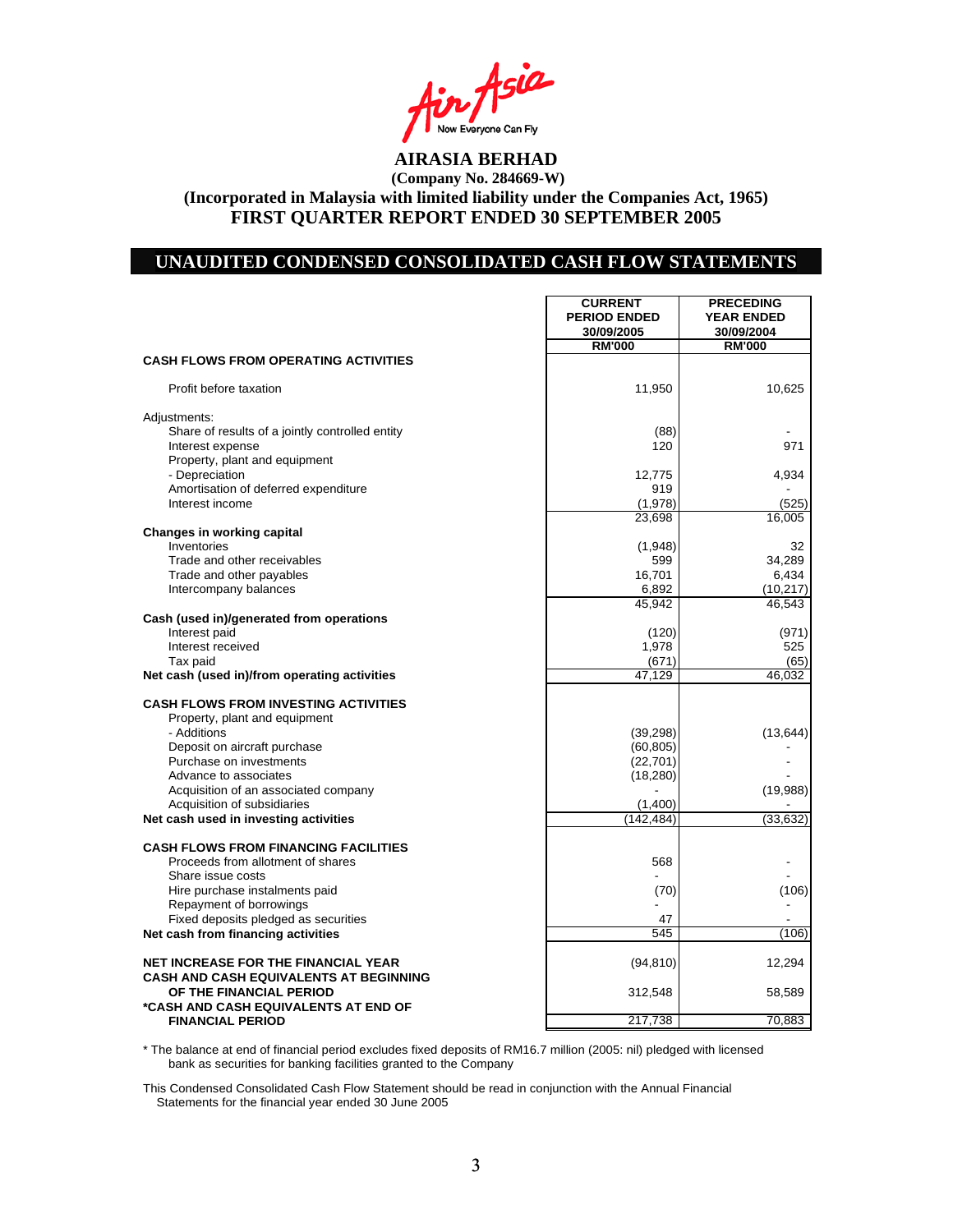

## **UNAUDITED CONDENSED CONSOLIDATED STATEMENT OF CHANGES IN EQUITY**

|                                                                               | Issued and fully paid<br>ordinary shares<br>of RM0.10 each |                                          |                                          | <b>Distributable</b>                         |                               |
|-------------------------------------------------------------------------------|------------------------------------------------------------|------------------------------------------|------------------------------------------|----------------------------------------------|-------------------------------|
|                                                                               | <b>Number</b><br>of shares<br>'000                         | <b>Nominal</b><br>value<br><b>RM'000</b> | <b>Share</b><br>premium<br><b>RM'000</b> | <b>Retained</b><br>earnings<br><b>RM'000</b> | <b>TOTAL</b><br><b>RM'000</b> |
| 3 months ended 30/09/04                                                       |                                                            |                                          |                                          |                                              |                               |
| At 1 July 2004<br>Net Profit                                                  | *175,127                                                   | 175,127                                  | 65,959                                   | (90, 806)<br>10,478                          | 150,280<br>10,478             |
| At 30 September 2004                                                          | 175,127                                                    | 175,127                                  | 65,959                                   | (80, 328)                                    | 160,758                       |
| 3 months ended 30/09/05                                                       |                                                            |                                          |                                          |                                              |                               |
| At 1 July 2005<br>Issuance of ordinary shares<br>- Pursuant to the Employees' | 2,159,903                                                  | 233,503                                  | 698,602                                  | 20,751                                       | 952,856                       |
| Share Option Scheme ('ESOS')                                                  | 526                                                        | 53                                       | 515                                      |                                              | 568                           |
| Net Profit                                                                    | $\overline{a}$                                             | $\overline{\phantom{0}}$                 | -                                        | 11,671                                       | 11,671                        |
| At 30 September 2005                                                          | 2,160,429                                                  | 233,556                                  | 699,117                                  | 32,422                                       | 965,095                       |

\* Ordinary shares at par value of RM1.00 per share before the share split on 6 Oct 2004

This Condensed Consolidated Statement of Changes in Equity should be read in conjunction with the Annual Financial Statements for the financial year ended 30 June 2005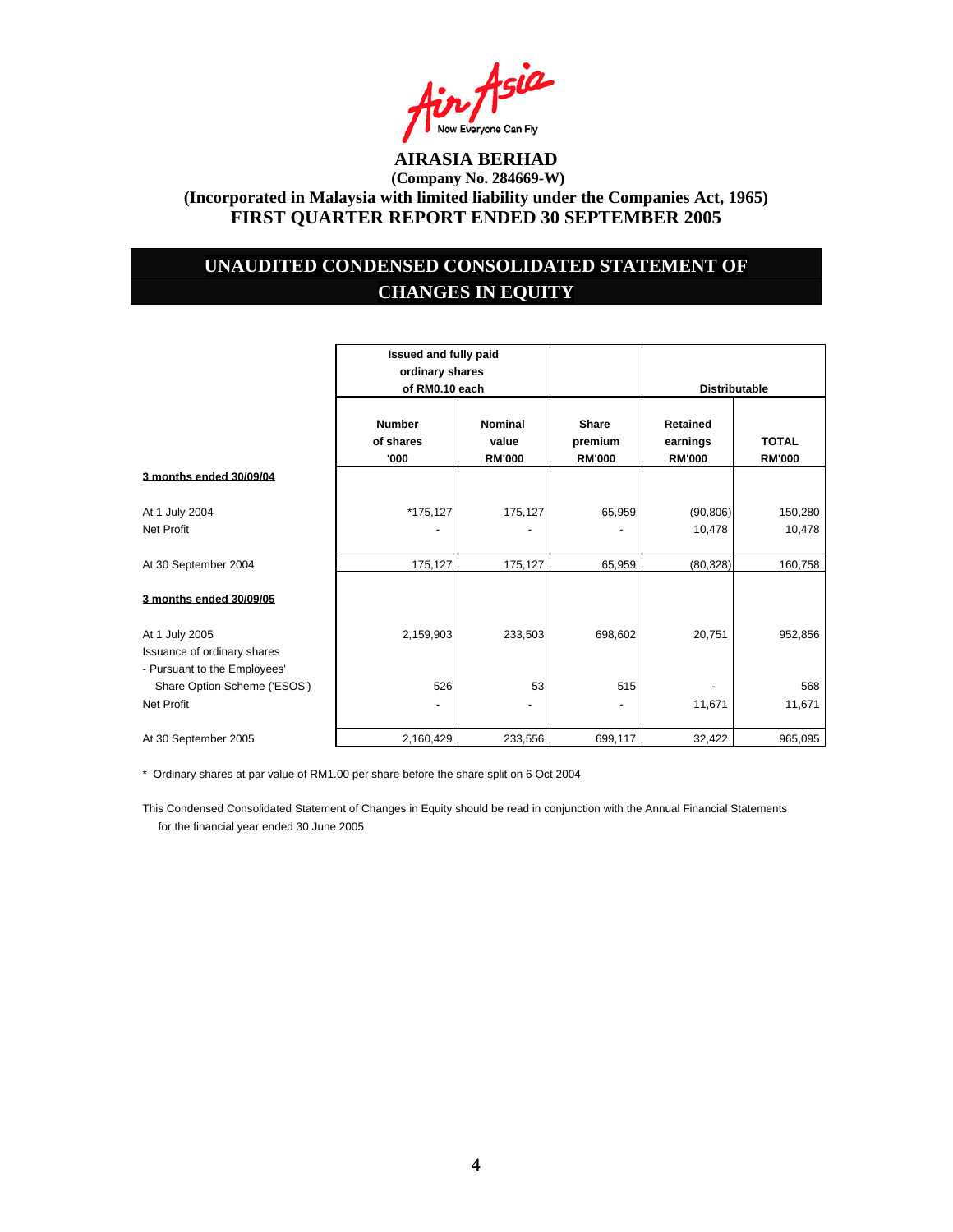

## **KEY OPERATING STATISTICS – 30 SEPTEMBER 2005**

| <b>PERFORMANCE INDICATORS</b>          | <b>ACTUAL</b><br>Q1 FY2006 | <b>ACTUAL</b><br>Q4 FY2005 |
|----------------------------------------|----------------------------|----------------------------|
|                                        |                            |                            |
| Passengers carried                     | 1,192,692                  | 1,203,459                  |
| RPK (million)                          | 1,358                      | 1,447                      |
| ASK (million)                          | 1,953                      | 1,903                      |
| Average fares (RM)                     | 144                        | 150                        |
| Passenger load factor (%)              | 70%                        | 76%                        |
| Revenue per RPK (sen)                  | 13.72                      | 13.79                      |
| Cost per ASK (sen)                     | 9.16                       | 9.13                       |
| Cost per ASK (sen) excl fuel           | 4.70                       | 4.78                       |
| Sectors flown                          | 11,436                     | 11,317                     |
| Number of aircraft at period/ year end | 21.00                      | 19.00                      |
| Average number of aircraft             | 18.76                      | 17.56                      |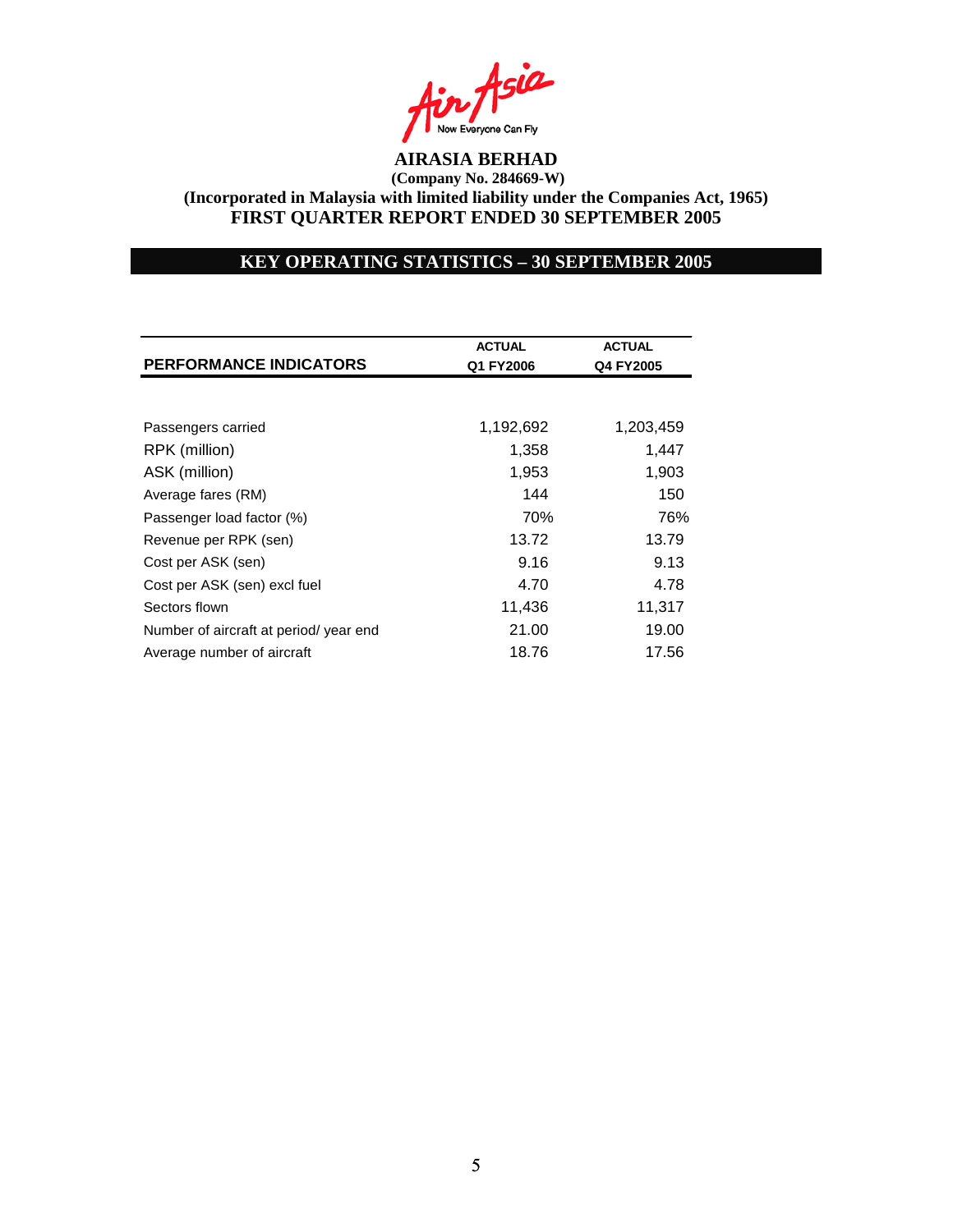

### **UNAUDITED NOTES TO THE ACCOUNTS – 30 SEPTEMBER 2005**

1. (*A statement that the same accounting policies and methods of computation are followed in the interim financial statements as compared with the most recent annual financial statements or, if those policies or methods have been changed, a description of the nature and effect of the change*)

The interim financial report has been prepared in accordance with the requirements of Financial Reporting Standards ("FRS") No. 134 – Interim Financial Reporting and Appendix 9B of the Listing Requirements of the Bursa Malaysia Securities Berhad (Bursa Malaysia). The financial statements should be read in conjunction with the Group's most recent audited financial statements for the year ended 30 June 2005.

The accounting policies and methods of computation used in the Group's annual financial statements for the financial year ended 30 June 2005 have been used in the preparation of the interim financial statements.

2. (*Where the audit report of the enterprise's preceding annual financial statements was qualified, disclosure of the qualification and the current status of the matter(s) giving rise to the qualification*)

The audit report of the Group's annual financial statements for the financial year ended 30 June 2005 was not subject to any qualification.

3. (*Explanatory comments about the seasonality or cyclicality of interim operations*)

AirAsia is principally involved in the provision of air transportation services and thus, is subject to the seasonal demand for air travel. The passenger load factor of our first quarter was 70%, which was 6% lower than the immediately preceding quarter due to higher demand for air travel during the months from April to June. This pattern is in line with the expectation of the Group.

4. (*The nature and amount of items affecting assets, liabilities, equity, net income, or cash flows that is unusual because of their nature, size, or incidence*)

 There were no unusual items affecting assets, liabilities, equity, net income or cash flows for the quarter.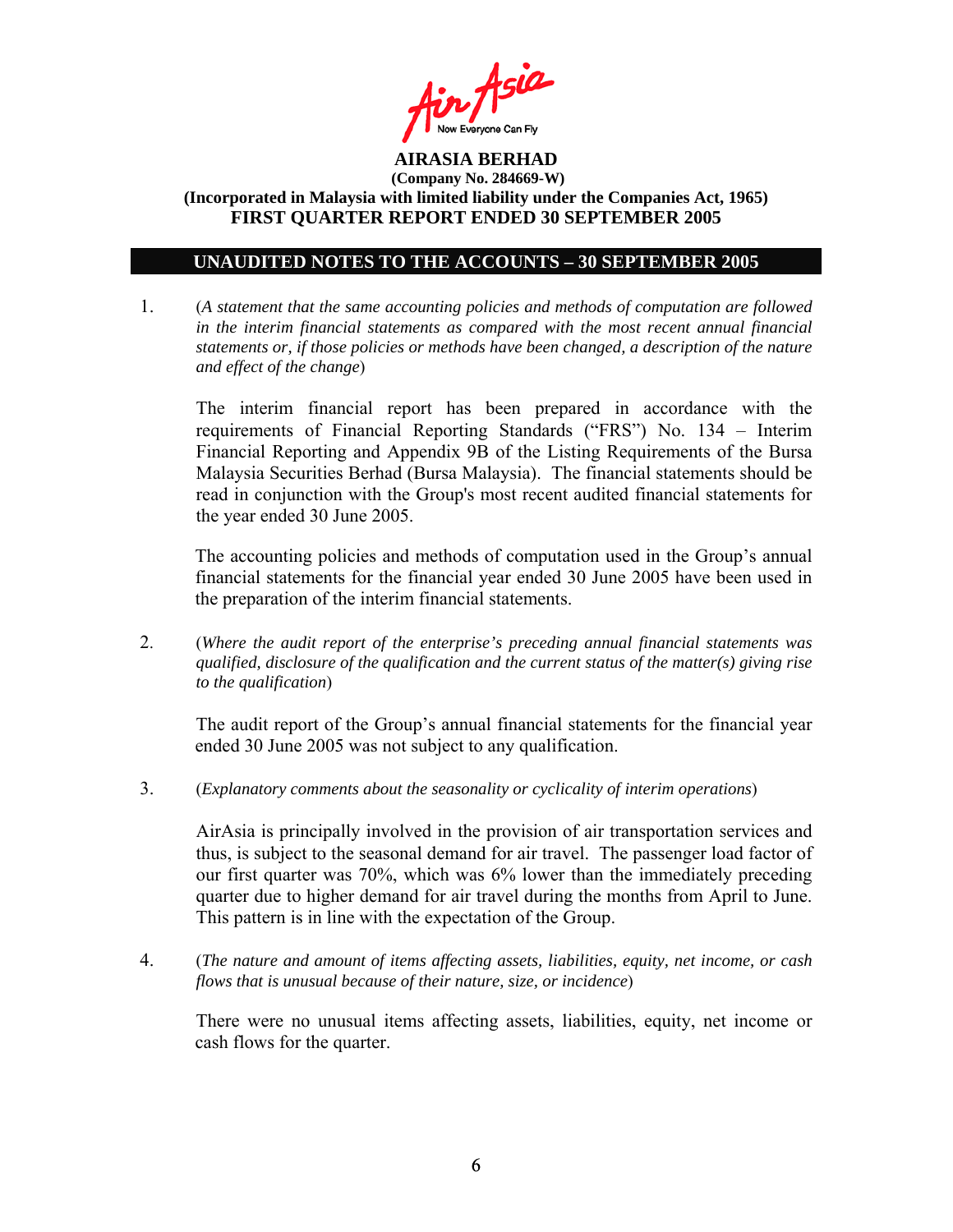

### **UNAUDITED NOTES TO THE ACCOUNTS – 30 SEPTEMBER 2005**

5. (*The nature and amount of changes in estimates of amounts reported in prior interim periods of the current financial year or changes in estimates of amounts reported in prior financial years, if those changes have a material effect in the current interim period*)

There have been no changes in the basis of estimates provided in respect of the financial period under review.

6. (*Issuance, cancellations, repurchases, resale and repayments of debt and equity securities*)

During the financial period under review ended 30 September 2005, the issued and paid-up capital of the Company was increased from 2,335,031,080 to 2,335,557,080 ordinary shares by the issuance of 526,000 ordinary shares pursuant to the exercise of ESOS at the option price of RM1.08. Other than the above, there were no issuance and repayment of debt and equity securities, share buy-backs, share cancellation or shares held as treasury shares and resale of treasury shares in the period under review.

7. (*Dividends paid (aggregate or per share) separately for ordinary shares and other shares*)

There were no dividends paid during the quarter under review.

8. (*Segment revenue and segment result for business segments or geographical segments, whichever is the enterprise's primary basis of segment reporting [disclosure of segment data is required in an enterprise's interim financial report only if MASB 22, Segment Reporting, requires that enterprise to disclose segment data in its annual financial statements]*)

Segmental information is not presented as there are no significant business segments other than the provision of air transportation services. The financial results for the quarter under review include our share of results from our operations in Thailand and Indonesia, via our joint venture and associated companies, Thai AirAsia Co. Ltd. and PT Indonesia AirAsia (formerly known as PT Awair International) respectively. However, the financial results from our operations in Thailand and Indonesia are insignificant as compared to the operations of the Group. The Group's operations are conducted predominantly in Malaysia.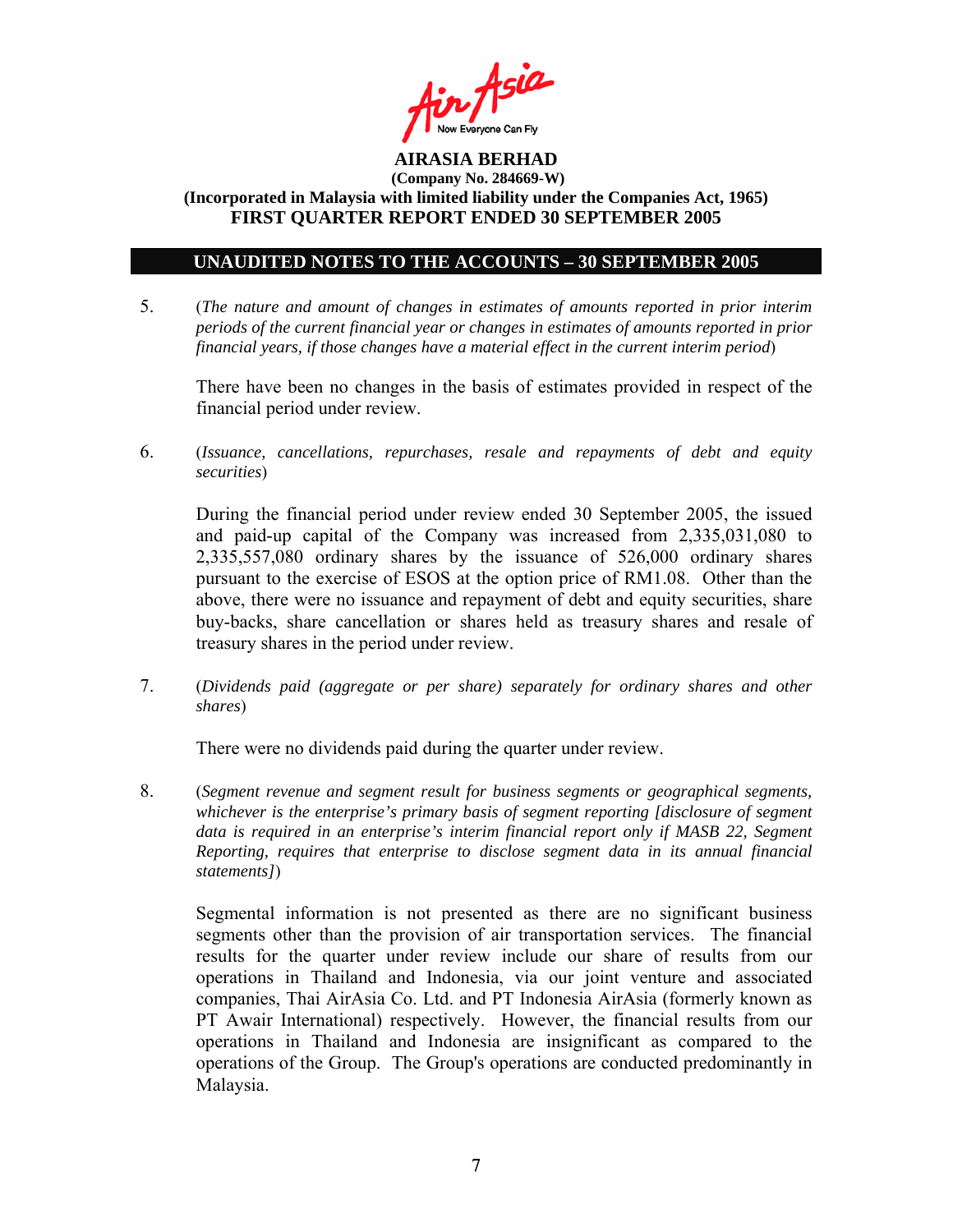

### **UNAUDITED NOTES TO THE ACCOUNTS – 30 SEPTEMBER 2005**

9. (*Where valuations of property, plant and equipment have been brought forward, without amendment from the previous annual financial statements, a statement to that effect should be given*)

 There was no revaluation property, plant and equipment during the quarter under review.

10. (*Material events subsequent to the end of the interim period that have not been reflected in the financial statements for the interim period*)

There were no material events subsequent to the end of the quarter that have not been reflected in the financial statements for the quarter.

11. (*The effect of changes in the composition of the enterprise during the interim period, including business combinations, acquisition or disposal of subsidiaries and long-term investments, restructuring, and discontinuing operations*)

The Company had on 22 September 2005 entered into an agreement to acquire an additional 499,999 ordinary shares of RM1.00 each representing 49.999% of the total issued and paid-up share capital in Crunchtime Culinary Services Sdn Bhd ('Crunchtime'), a subsidiary of the Company from Skyhigh Culinary Services Sdn. Bhd. thereby increasing the Company's equity interest in Crunchtime from 50.001% to 100% thus making Crunchtime a wholly-owned subsidiary of AirAsia. The acquisition was completed on 17 October 2005.

Other than the above, there were no changes in the composition of the Group, including business combinations, acquisition or disposal of subsidiaries and long term investments, restructuring and discontinuing operations during the quarter.

12. (*Changes in contingent liabilities or contingent assets since the last annual balance sheet date*)

There have been no material changes in contingent liabilities since the last audited balance sheet date as at 30 June 2005.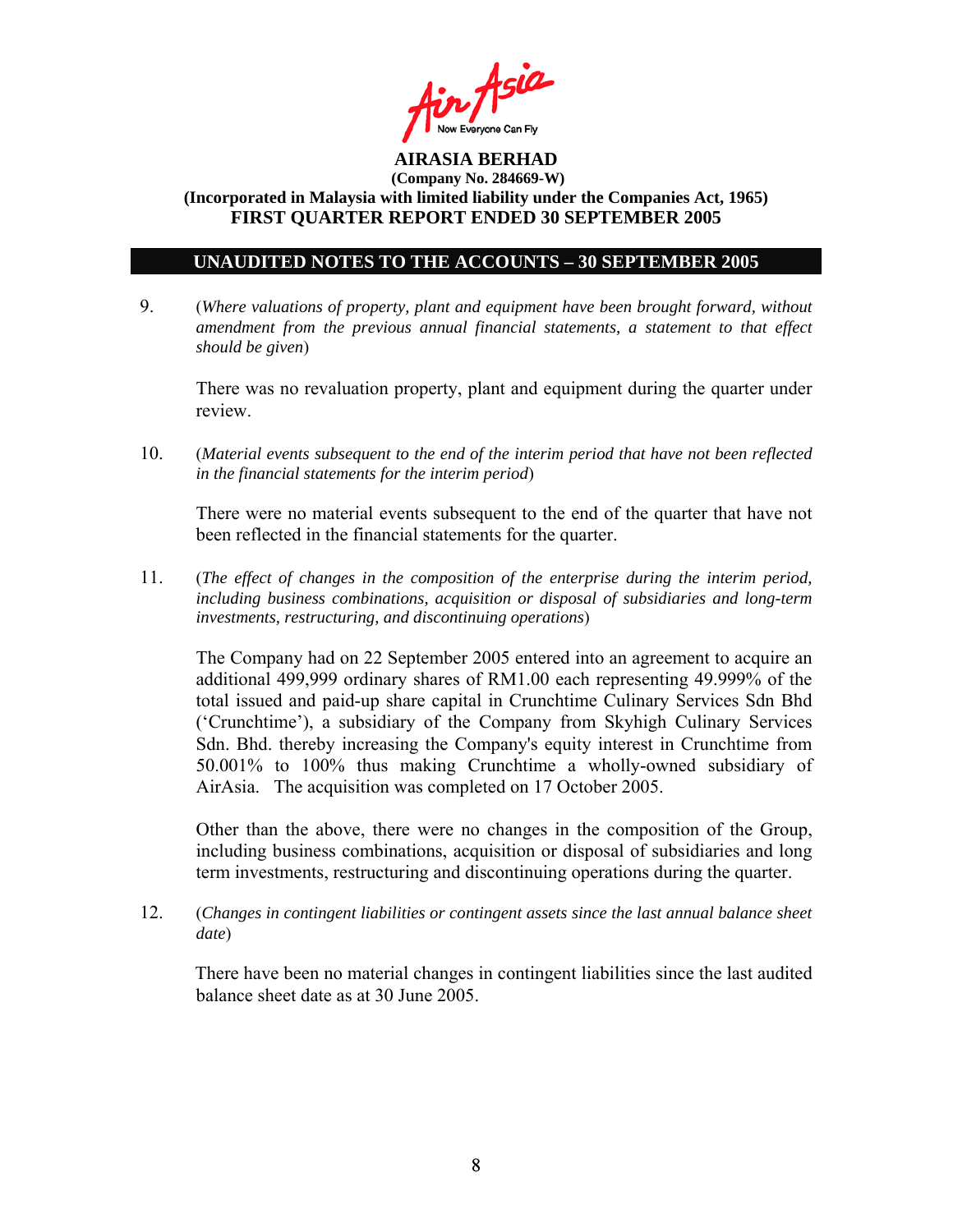

## **UNAUDITED NOTES TO THE ACCOUNTS – 30 SEPTEMBER 2005**

13. *Commitments*

(a) Capital commitments for property, plant and equipment:

|                                 | <b>Group and Company</b> |           |
|---------------------------------|--------------------------|-----------|
|                                 | 30.09.05                 | 30.06.05  |
|                                 | <b>RM'000</b>            | RM'000    |
| Approved and contracted for     | 8,047,267                | 8,108,067 |
| Approved and not contracted for | 94,000                   | 94,000    |
|                                 |                          |           |

### (b) Non-cancelable operating leases

The future minimum lease payments under non-cancelable operating leases are:

|                                              |          | Group and Company |
|----------------------------------------------|----------|-------------------|
|                                              | 30.09.05 | 30.06.05          |
|                                              | RM'000   | RM'000            |
| Not later than 1 year                        | 83,824   | 90,995            |
| Later than 1 year and not later than 5 years | 313,715  | 258,926           |
| Later than 5 years                           | 74,137   | 44,631            |
|                                              | 471,676  | 394,552           |
|                                              |          |                   |

14. (*A review of the performance of the company and its principal subsidiaries, setting out material factors affecting the earnings and/or revenue of the company and the group for the current quarter and financial year-to-date*)

The Group recorded revenue of RM186.3 million and profit before tax of RM12.0 million respectively for the quarter. The results for the quarter under review were affected by higher fuel price. AirAsia has implemented a fuel surcharge to mitigate against the increase in fuel costs.

Kindly also refer to Key Operating Statistics on page 5.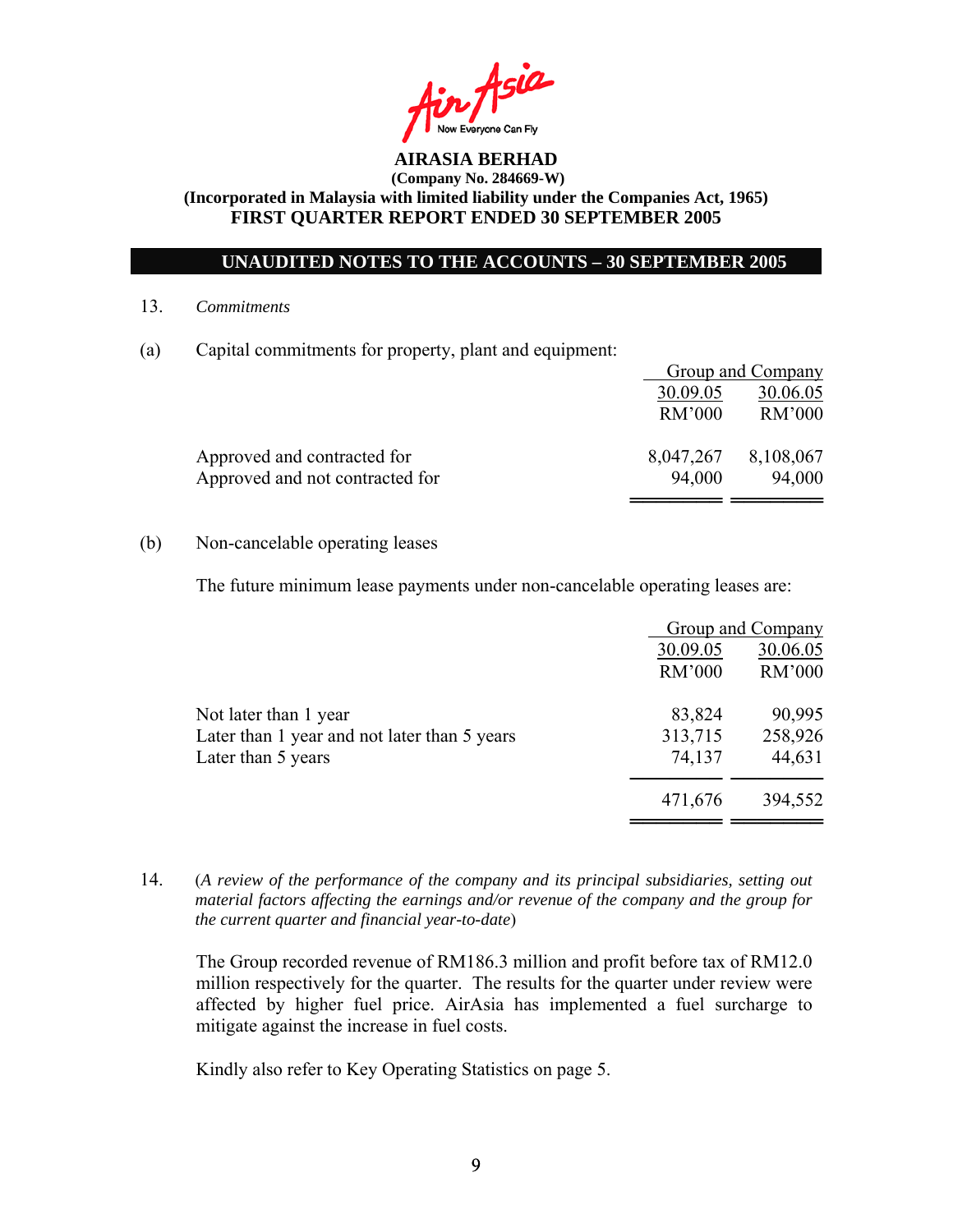

#### **UNAUDITED NOTES TO THE ACCOUNTS – 30 SEPTEMBER 2005**

15. (*An explanatory comment on any material change in the profit before taxation for the quarter reported on as compared with the immediate preceding quarter*)

The Group achieved a profit before tax of RM12.0 million for the quarter under review. This was a decrease of RM14.2 million compared to that of the immediately preceding quarter ended 30 June 2005. The decrease in profit was mainly due to fuel costs being 5.2% higher as compared to the immediate preceding quarter. Revenue for the quarter under review was also lower by 6.6%. In addition, staff costs were higher by 40.1% as compared to the immediate preceding quarter. The higher staff costs were due to the technical crew hired in anticipation of the arrival of new aircraft commencing in December 2005.

16. (*A commentary on the prospects, including the factors that are likely to influence the company's prospects for the remaining period to the end of the financial year or the next financial year if the reporting period is the last quarter*)

The cost of jet fuel remains a real concern in view of the fact that fuel prices have continuously increased on a steady upward trend. The Board does not anticipate fuel prices falling significantly and is of the view that they will remain at high levels in the short term. The Company has hedged 100% of its fuel volume requirement for the financial year ending 30 June 2006. Of the total volume, 75% of the requirement was hedged based on WTI crude oil within the pricing band of USD40 to USD52 per barrel. The pricing band for the remaining 25% is between USD48 to USD60 per barrel.

The Directors expect the results for the current financial year ending 30 June 2006 to exceed the results for the previous financial year ended 30 June 2005 barring any unforeseen event and subject to timely delivery of aircraft and no further unusual increase in fuel price.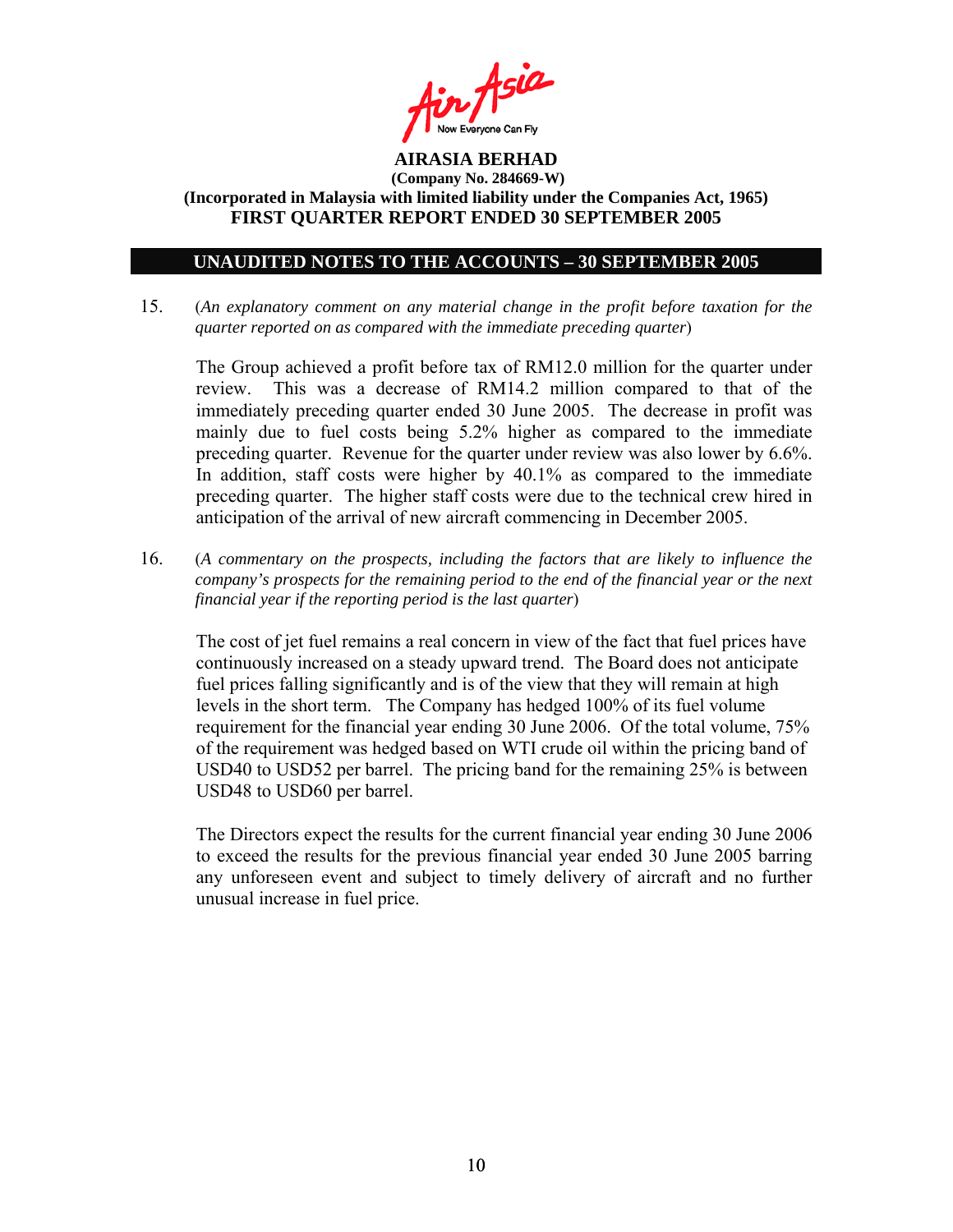

### **UNAUDITED NOTES TO THE ACCOUNTS – 30 SEPTEMBER 2005**

17. (*A breakdown of the tax charge and an explanation of the variance between the effective and statutory tax rate for the current quarter and financial year-to-date)*

|              | <b>INIDIVIDUAL QUARTER</b>            |                                         | <b>CUMULATIVE QUARTER</b> |                                        |  |
|--------------|---------------------------------------|-----------------------------------------|---------------------------|----------------------------------------|--|
|              | <b>Current Year</b><br><b>Ouarter</b> | <b>Preceding Year</b><br><b>Quarter</b> |                           | <b>Preceding Year</b><br>Corresponding |  |
|              |                                       |                                         |                           | <b>Period</b>                          |  |
|              | 30/09/05                              | 30/09/04                                | 30/09/05                  | 30/09/04                               |  |
|              | <b>RM'000</b>                         | <b>RM'000</b>                           | <b>RM'000</b>             | <b>RM'000</b>                          |  |
| Group        |                                       |                                         |                           |                                        |  |
| Current tax  | 162                                   | 147                                     | 162                       | 147                                    |  |
| Deferred tax |                                       |                                         |                           |                                        |  |
|              | 162                                   | 147                                     | 162                       | 147                                    |  |

The Company has received approval from Ministry of Finance under Section 127 of Income Tax Act, 1967 ('the Act') for income tax exemption in the form of an Investment Allowance ('IA') of 60% on qualifying expenditure incurred within the period of 5 years commencing 01 July 2004 to 30 June 2009, to be set off against 70% of statutory income for each year of assessment.

The investment allowance incentive will contribute positively to AirAsia's future earnings.

The current taxation charge is in respect of interest income, which is assessed separately.

18. (*The amount of profits/(losses) on any sale of unquoted investments and/or properties respectively for the current quarter and financial year-to-date*)

There was no sale of unquoted investments or properties for the quarter.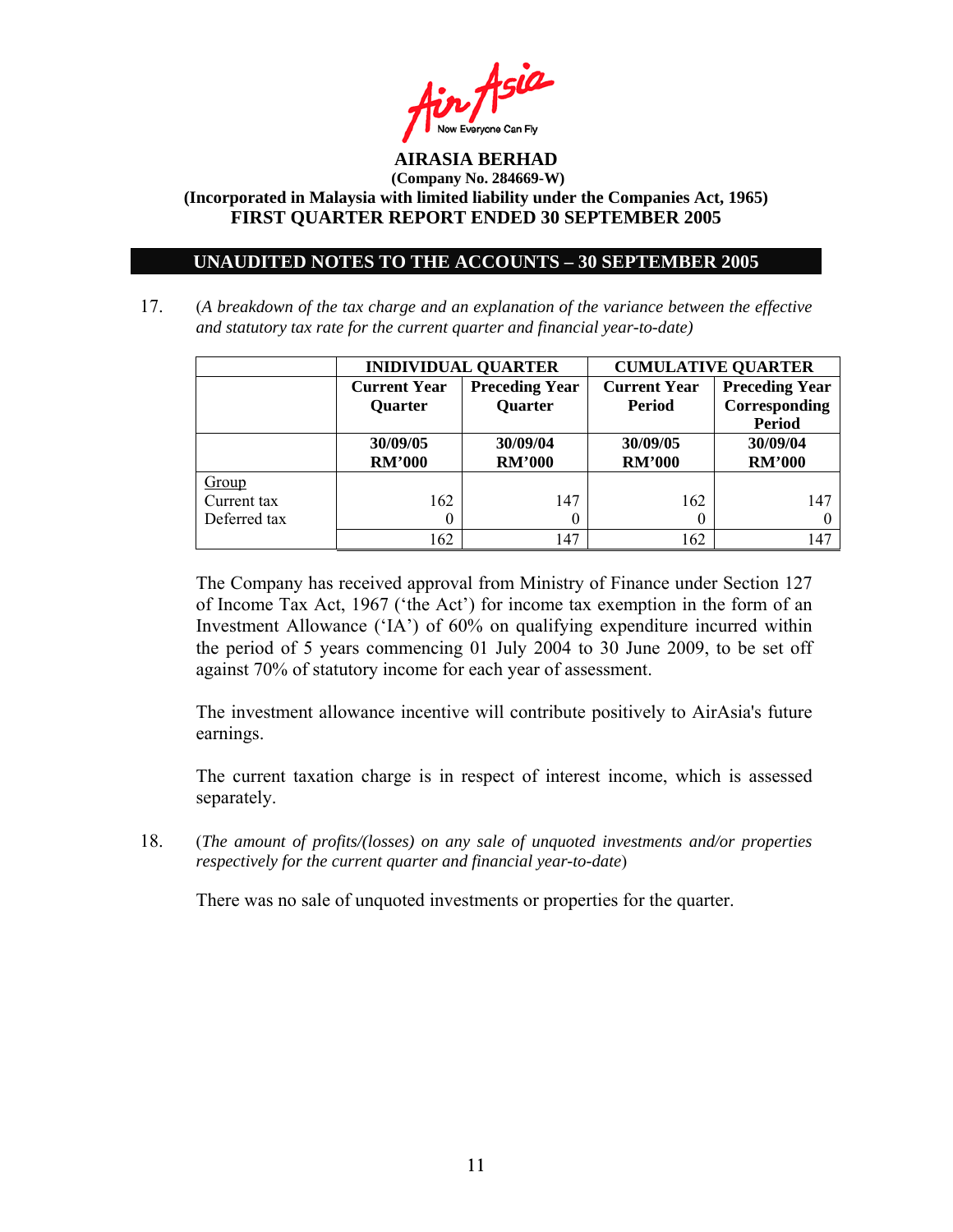

### **UNAUDITED NOTES TO THE ACCOUNTS – 30 SEPTEMBER 2005**

- 19. (*The following particulars of any purchase or disposal of quoted securities other than securities in existing subsidiaries and associated companies by all companies except closed-end funds, a company whose activities are regulated by any written law relating to banking, finance companies or insurance and are subject to supervision by Bank Negara Malaysia, Member Companies and such other companies as may be exempted by the Exchange:* 
	- *(a) Total purchase consideration and sale proceeds of quoted securities for the current quarter and financial year-to-date and profit/loss arising therefrom;*
	- *(b) Investments in quoted securities as at the reporting period:-* 
		- *(i) at cost;*
		- *(ii) at carrying value/book value; and*
		- *(iii) at market value*).

There were no purchases or disposals of quoted securities for the quarter.

- 20. *(a) The status of corporate proposals announced but not completed at the latest practicable date which shall not be earlier than 7 days from the date of issue of the quarterly report*.
	- *(b) Where applicable, a brief explanation of the status of utilisation of proceeds raised from any corporate proposal*)

There were no corporate proposals announced but not completed as at 21 November 2005 (the latest practicable date which shall not be earlier than 7 days from the date of issue of this quarterly report).

 The IPO proceeds were received on 23 November 2004. The amount of RM717.4 million was derived from the issuance of 443,655,900 new shares at RM1.25 each to institutional investors and 140,101,900 new shares at the retail price of RM1.1625 each to the Malaysian public, eligible Directors and employees of the Company and its subsidiary and persons who have contributed to the success of the Group. As at 21 November 2005, the following are the details of the utilization of the IPO proceeds:-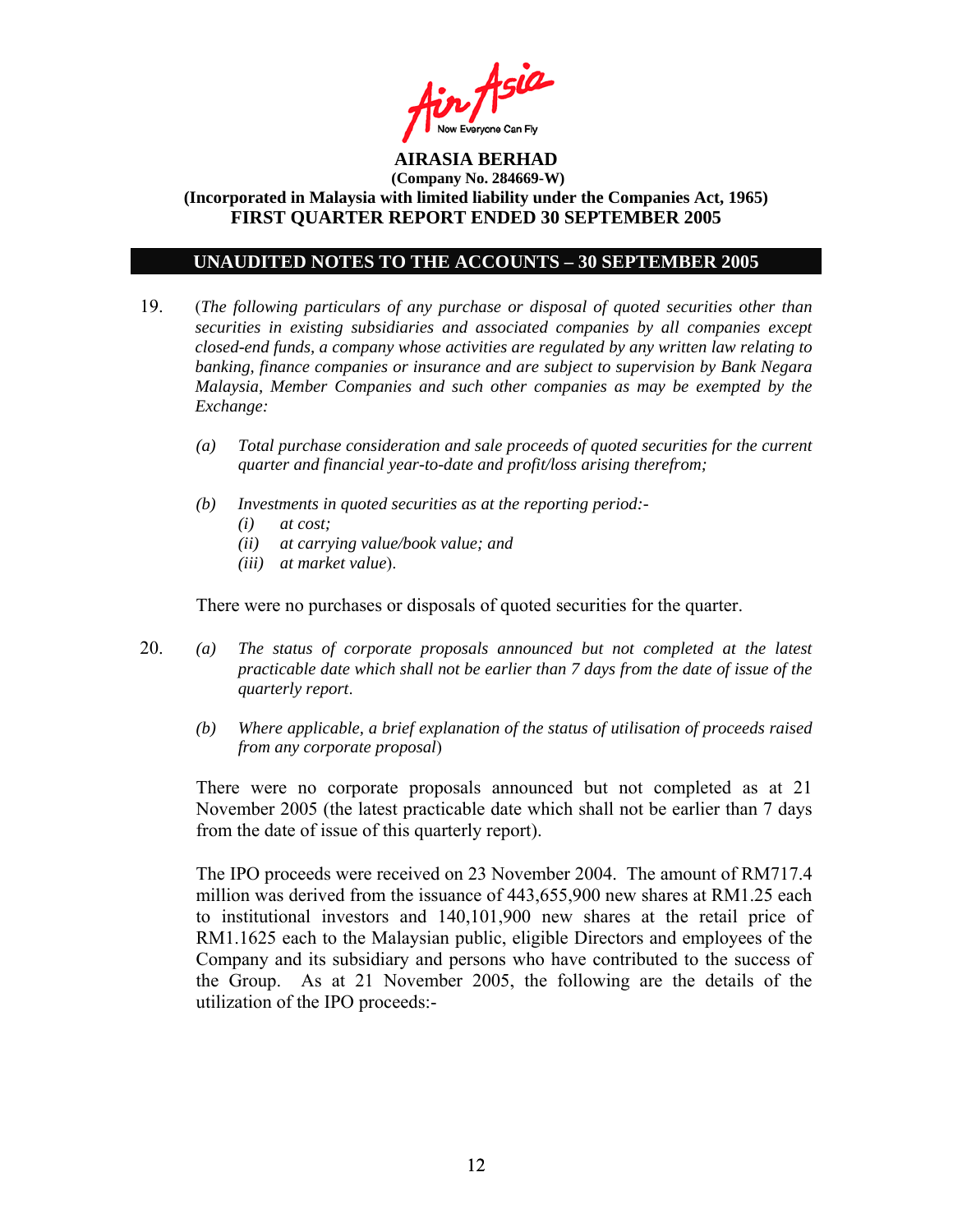

### **UNAUDITED NOTES TO THE ACCOUNTS – 30 SEPTEMBER 2005**

|                                                                                                             | <b>Proposed</b><br><b>Utilization of</b><br><b>IPO</b> proceeds | <b>Utilised to date</b>                | <b>Balance</b>   |  |
|-------------------------------------------------------------------------------------------------------------|-----------------------------------------------------------------|----------------------------------------|------------------|--|
|                                                                                                             | <b>RM'000</b>                                                   | <b>RM'000</b>                          | <b>RM'000</b>    |  |
| Repayment of bank borrowings<br>Capital expenditure<br><b>Estimated listing expenses</b><br>Working capital | 94,240<br>100,000<br>35,500<br>487,699                          | 94,240<br>100,000<br>26,420<br>258,420 | 9,080<br>229,279 |  |
|                                                                                                             | 717,439                                                         | 479,080                                | 238,359          |  |

21. (*The group borrowings and debt securities as at the end of the reporting period:-* 

- *(a) Whether secured or unsecured, and a breakdown between secured and unsecured, if applicable;*
- *(b) Breakdown between short term and long term borrowings; and*
- *(b) Whether denominated in foreign currency, and a breakdown of the debt/borrowings in each currency, if applicable*)

The Group has no outstanding borrowings or debt securities as at the end of the financial period under review.

- 22. (*A summary of off balance sheet financial instruments by type and maturity profile at the latest practicable date which shall not be earlier than 7 days from the date of issue of the quarterly report, including the following information:-* 
	- *(a) the face or contract amount (or notional principal amount if there is no face or contract amount); and*
	- *(b) the nature and terms, including at a minimum, a discussion of:* 
		- *(i) the credit and market risk of those instruments;*
		- *(ii) the cash requirement of those instruments; and*
		- *(iii) the related accounting policies*)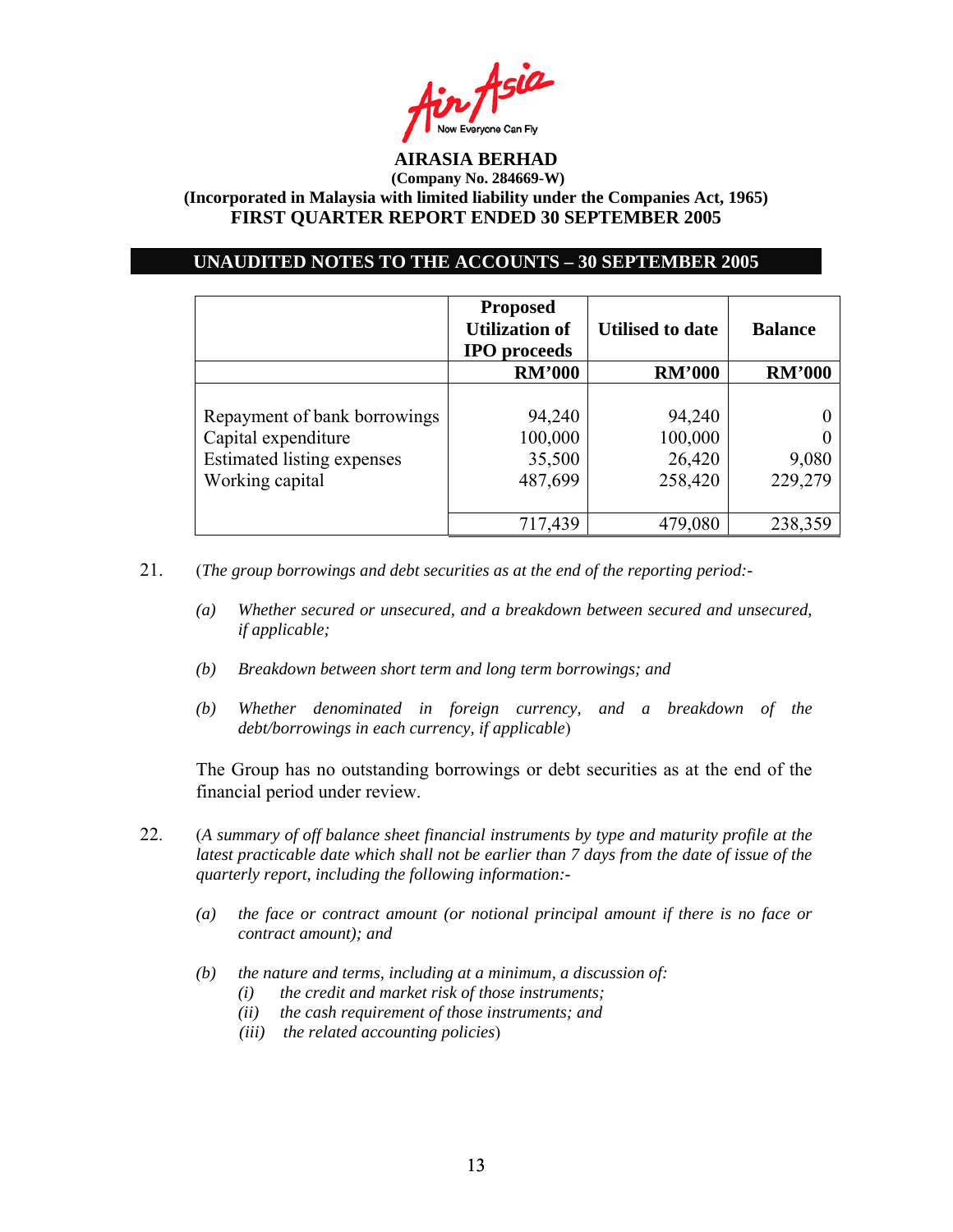

## **UNAUDITED NOTES TO THE ACCOUNTS – 30 SEPTEMBER 2005**

Fair value of derivative financial instruments is the present value of their future cash flow and is derived at based on valuation carried out by the Company's bankers.

 Fair value of derivative financial instruments for the Group and Company as at balance sheet date is as follows:

|                                 |                        | Contract or    |                  |                         |
|---------------------------------|------------------------|----------------|------------------|-------------------------|
|                                 |                        | notional       |                  | Favourable Unfavourable |
|                                 |                        | principal      | net fair         | net fair                |
|                                 | Maturity period        | amount         | value            | value                   |
|                                 |                        | <b>Barrels</b> | <b>RM'000</b>    | RM'000                  |
| 30-09-05                        |                        |                |                  |                         |
| Fuel forward contracts          | $1.7.2005 - 30.6.2006$ | 2,637,000      | 184,083          | $\theta$                |
| Fuel purchase options contracts | $1.7.2005 - 30.6.2006$ | 1,806,000      | 14,055           | $\theta$                |
| Fuel written options contracts  | $1.7.2005 - 30.6.2009$ | 8,397,000      | 0                | (140, 569)              |
| Fuel swap contracts             | $1.1.2006 - 29.6.2007$ | 3,700,000      | $\boldsymbol{0}$ | (1,763)                 |
|                                 |                        | 16,540,000     | 198,138          | (142, 332)              |
|                                 |                        |                |                  |                         |

23. (*Changes in material litigation (including status of any pending material litigation) since the last annual balance sheet date which shall be made up to a date not earlier than 7 days from the date of issue of the quarterly report*)

There has been no material change in the contingent liabilities since the last audited balance sheet as at 30 June 2005.

There was no pending material litigation as at 21 November 2005 (a date not earlier than 7 days from the date of issue of this quarterly report) since the last annual balance sheet date.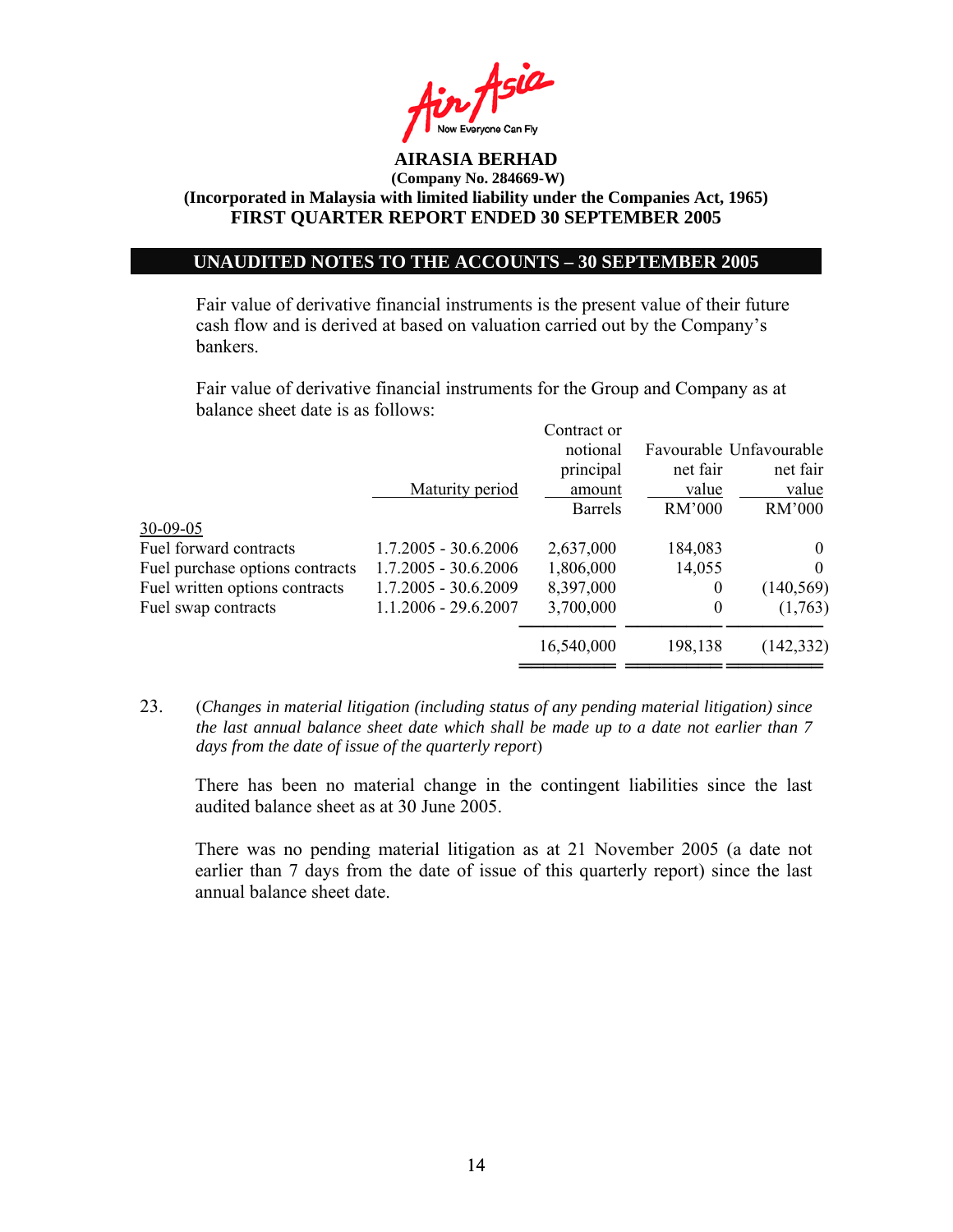

## **UNAUDITED NOTES TO THE ACCOUNTS – 30 SEPTEMBER 2005**

- 24. *(Dividend: To be completed if a decision regarding dividend has been made. (State whether dividend amount is before tax, net of tax or tax exempt and if before tax or net of tax, state the tax rate):*
	- *(a) (i) an interim/final ordinary dividend has/has not been declared/recommended; (ii) the amount per share … sen;* 
		- *(iii) the previous corresponding period … sen;*
		- *(iv) the date payable …; and*
		- *(v) in respect of deposited securities, entitlement to dividends will be determined on the basis of the record of depositors as at … dd/mm/yyyy; and*
	- *(b) the total dividend for the current financial year … sen*

The Board of Directors does not recommend any dividend for the quarter.

- 25. (*To disclose the following in respect of earnings per share:-* 
	- *(a) the amount used as the numerator in calculating basic and diluted earnings per share and a reconciliation of those amounts to the net profit or loss for the reporting period; and*
	- *(b) the weighted average number of ordinary shares used as the denominator in calculating basic and diluted earnings per share, and a reconciliation of these denominators to each other*)

### **Basic earnings per share**

 Basic earnings per share of the Group are calculated by dividing the net profit for the period by the weighted average number of ordinary shares in issue during the period.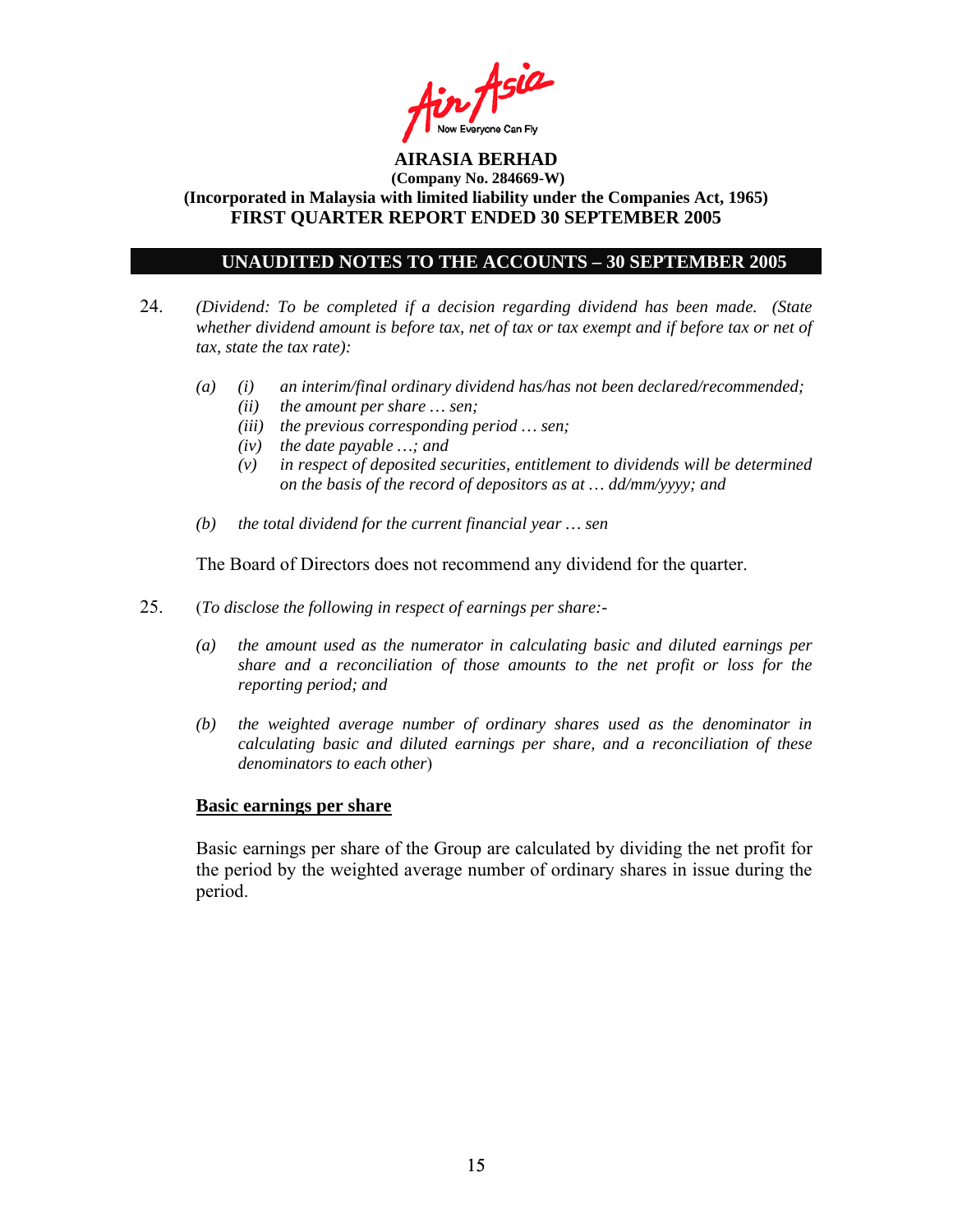

### **UNAUDITED NOTES TO THE ACCOUNTS – 30 SEPTEMBER 2005**

|                                                                        | <b>INDIVIDUAL QUARTER</b> |                       | <b>CUMULATIVE QUARTER</b> |                       |
|------------------------------------------------------------------------|---------------------------|-----------------------|---------------------------|-----------------------|
|                                                                        | <b>Current</b>            | <b>Preceding Year</b> | <b>Current</b>            | <b>Preceding Year</b> |
|                                                                        | Year                      | Corresponding         | <b>Year Period</b>        | Corresponding         |
|                                                                        | <b>Quarter</b>            | <b>Quarter</b>        |                           | <b>Period</b>         |
|                                                                        | 30/09/05                  | 30/09/04              | 30/09/05                  | 30/09/04              |
| Net profit for the financial period<br>(RM'000)                        | 11,671                    | 10,478                | 11,671                    | 10,478                |
| Weighted<br>of<br>number<br>average<br>ordinary shares in issue ('000) | 2,115,796                 | 2,115,407             | 2,115,796                 | 763,000               |
| Basic earnings per share (sen)                                         | 0.6                       | 0.5                   | 0.6                       | 0.5                   |

### **Diluted earnings per share**

For the diluted earnings per share calculation, the weighted average number of ordinary shares in issue is adjusted to assume conversion of all dilutive potential ordinary shares. The Group's dilutive potential ordinary shares are in respect of options over shares granted to employees.

In respect of options over shares granted to employees, a calculation is done to determine the number of ordinary shares that could have been acquired at fair value (determined as the average share price of the Company's shares) based on the monetary value of the subscription rights attached to outstanding options over shares. The number of ordinary shares calculated is compared with the number of shares that would have been issued assuming the exercise of the options over shares. The difference is added to the denominator as an issue of ordinary shares for no consideration. This calculation serves to determine the "bonus" element in the ordinary shares outstanding for the purpose of computing the dilution. No adjustment is made to net profit for the period for the options over shares calculation.